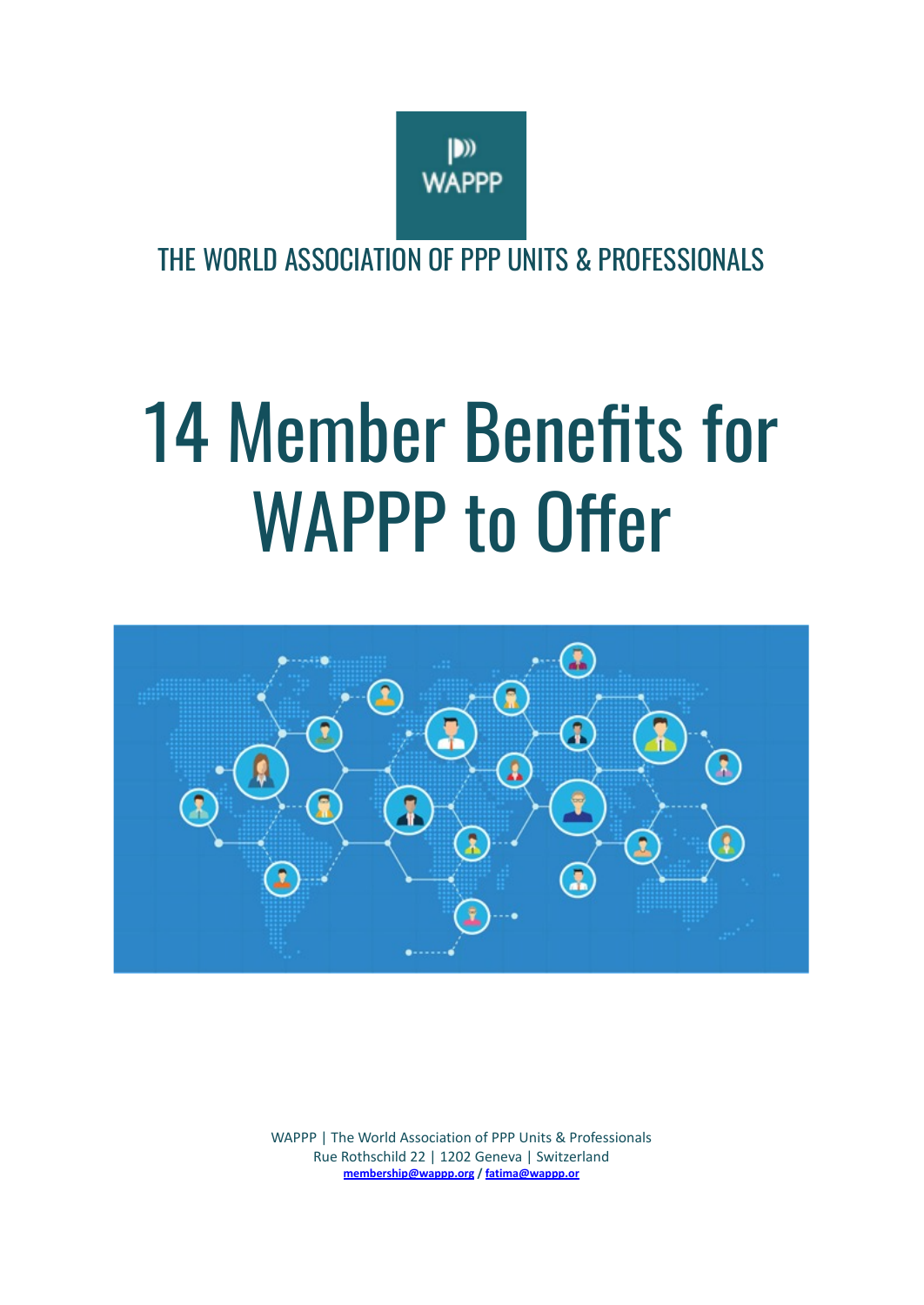# **Introduction**

WAPPP is a global network for the public-private partnership (PPP) profession. WAPPP operates as a for impact association and was established in Geneva, Switzerland in 2018.

# **Its two overall objectives are**

- To serve the interests of its members, and
- To help achieve the UN Sustainable Development Goals.

#### **Types of membership**

- Agency, government body or other entity whose prime function is to design, tender, award, implement and/or oversee PPP projects
- Individual membership both in the private and public sectors.
- Institutional membership.

#### **WAPPP Members**

- Public sector PPP units:
- Other public sector entities involved in PPP activity;
- Private Sector companies acting as strategic or financial investors in PPP projects;
- Private Sector companies involved in other PPP-related activities, such as consulting and capacity building;
- Individual consultants and PPP practitioners; and
- Academics involved in research and development in the PPP field.

#### **WAPPP's strategic partnerships currently include**

- United Nations Economic and Social Commission for Asia Pacific
- APMG/CP3P certification program
- African Legal Support Facility
- World Free & Special Economic Zones Federation
- Dispute Resolution Board Foundation
- International Sustainability and Resilience Center
- Long-Term Infrastructure Investors Association
- add many more....

The United Nations Economic Commission for Europe holds an Observer Status in WAPPP.

# Member benefits

#### **Let's take a look at 15 membership benefits that WAPPP is offering this year.**

#### 1. ONLINE MEMBER COMMUNITY

We provide opportunities to meet and engage with peers and colleagues. Our members connect to promote projects, identify business opportunities, develop partnerships, enhance career potential, submit articles, share experiences, and engage in multiple ways to achieve their professional goals and objectives.

We give you access to a 'digital home' to connect with a global network of experts, who share similar challenges and opportunities. You can participate in an open-for-all weekly call every other Tuesday.

**You may start engaging with WAPPP by downloading and installing our 'free Slack application' on your desktop and mobile phone.**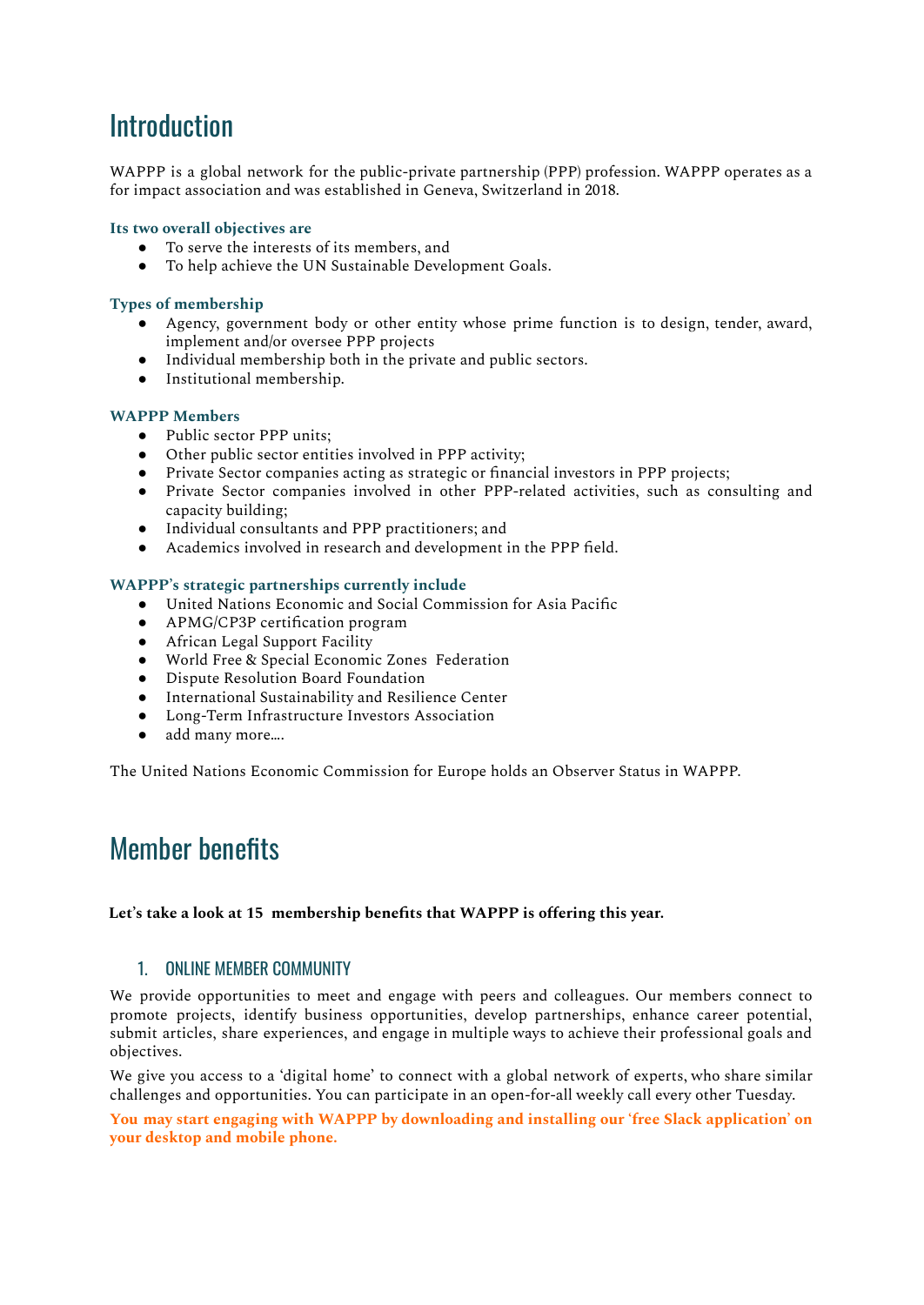# 2. "CHAPTERS" & "PROFESSIONAL FORUMS"

We have "regional chapters" (Africa, CIS Countries, Europe, MENA, Latin America, North America, South Asia, and Asia Pacific) "sectorial chapters" (Airports, Rails, Ports, Healthcare…) and "Forums" (People-First PPP, Sustainability & Resilience, Women in PPP, and Young PPP Professionals…)

Our Chapter coordinators organize weekly/monthly meetings with our members to discuss specific topics and to debate topics of interest to them.

**You can actively participate (or even play a lead role) in one of our Chapters and Forums!**

#### 3. REGULAR EVENTS

We foster online discussions of major and minor issues related to the design, implementation, and management of PPP projects. We conduct our events in English, Spanish, and French to incubate innovative approaches and learn from each other.

We provide online forums and organize international meetings for our members and stakeholders to discuss specific topics. You can participate or moderate one of our virtual events.

**You would be able to find value in the event even after it's over!**

#### 4. HIGHLY-VALUABLE MEMBER CONTENT

We aim at keeping you updated on the latest events as well as what's in store for you in the upcoming weeks. Our members are connected to a global PPP newsfeed through our bi-weekly newsletter "The PPP Times" and "WAPPP News", our blogs, our quarterly magazine, and our social media.

We collect and publish PPP reviews, standards, case studies, and other relevant information. You can also contribute blogs, articles, and research to our publications.

**You'll enjoy the read!**

# 5. MEMBERS-ONLY DISCOUNTS

Through our partnerships with other organizations, we secure advantages and special offers, which we pass on to our members. You can obtain credentials through specialized PPP training and take advantage of special WAPPP member discounts, such as CP3P certification exam price, InfraPPP premium subscription, and many other benefits.

**You can benefit from members-only discounts right away!**

#### 6. EMPOWERING YOUNG PPP PROFESSIONALS

We created the "**Young PPP Professionals Chapter"** for the new generation of PPP professionals to allow the PPP industry's rising stars to network with one another. WAPPP connects PPP experts with the ambitious so both can share resources and work together. Our promising young professionals may benefit from the expertise of our mentors

**We empower our Young Professionals within the PPP industry!**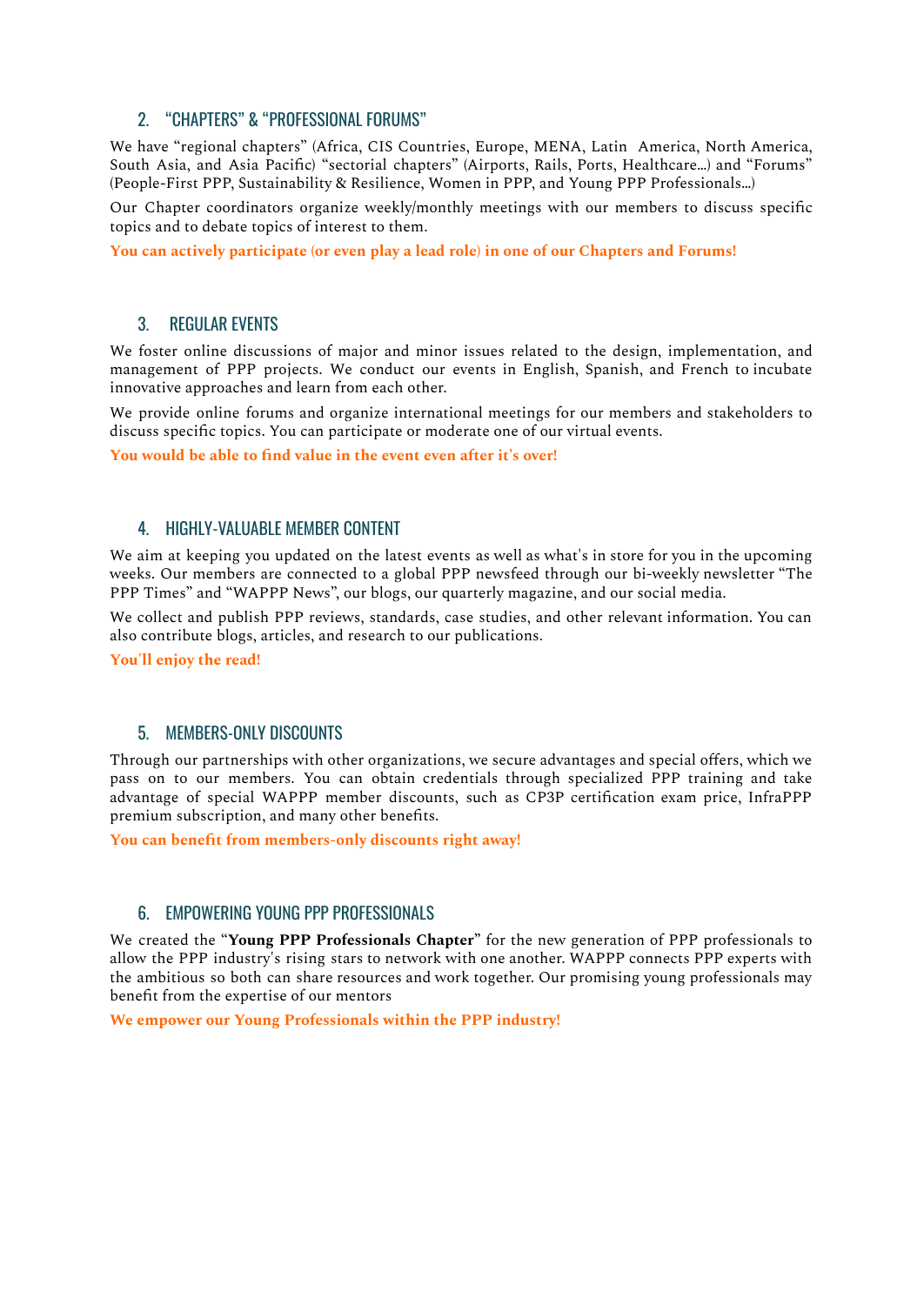# 7. MEMBER DIRECTORY

We set up a private 'Member [Directory'](https://blog.memberclicks.com/membership-directory) on our website membership wall to help you create a network of your peers, to build relationships, and to promote your own services. You can meet in person or exchange emails to share best practices or support one another through personal and professional challenges.

**You can browse the online WAPPP members' area to find a PPP professional!**

# 8. OPPORTUNITY TO ADVANCE YOUR CAREER

WAPPP membership will allow you to get acquainted with a network of PPP professionals which will help you in your career growth, either by informal mentoring or by learning before it is official news what is going on in the industry and where hiring is taking place.

# 9. OPPORTUNITY TO WIN AN AWARD

WAPPP has launched a call for papers to be presented during the Annual Congress. The best paper selected by the WAPPP Editorial Board will win an award and a cash prize, in addition to exposure during the Congress in panel discussions.

Send an abstract!

# 10. OPPORTUNITY TO RAISE YOUR PROFILE (SPEAK, PUBLISH,...)

WAPPP offers to those who are interested many speaking opportunities in front of a peers and professional audience (we regularly organize webinars as well as regional chapter events). As for writing, WAPPP publishes a blog and a Quarterly Magazine and intends to publish selected papers. You can also take responsibilities within the organization and lead committees, thematic and regional chapters.

**Do not hesitate and volunteer!**

## 11. ANNUAL CONGRESS

The Annual Congress hosts international experts from within WAPPP, the United Nations Organizations, Governments, global and bilateral Development Financial Institutions (DFIs) as well as the investors, lenders, infrastructure companies, businesses, manufacturers and other "for impact" organizations.

The event will comprise thematic webinars, panels, PPP units' presentations and subject matter expert debates providing a unique opportunity to advance PPPs and particularly People First PPPs awareness, and solving the infrastructure gap crisis to address global challenges such as climate change, Just Transition, green energy, sustainable transport and urbanization, etc.

**We look forward to seeing you among us!**